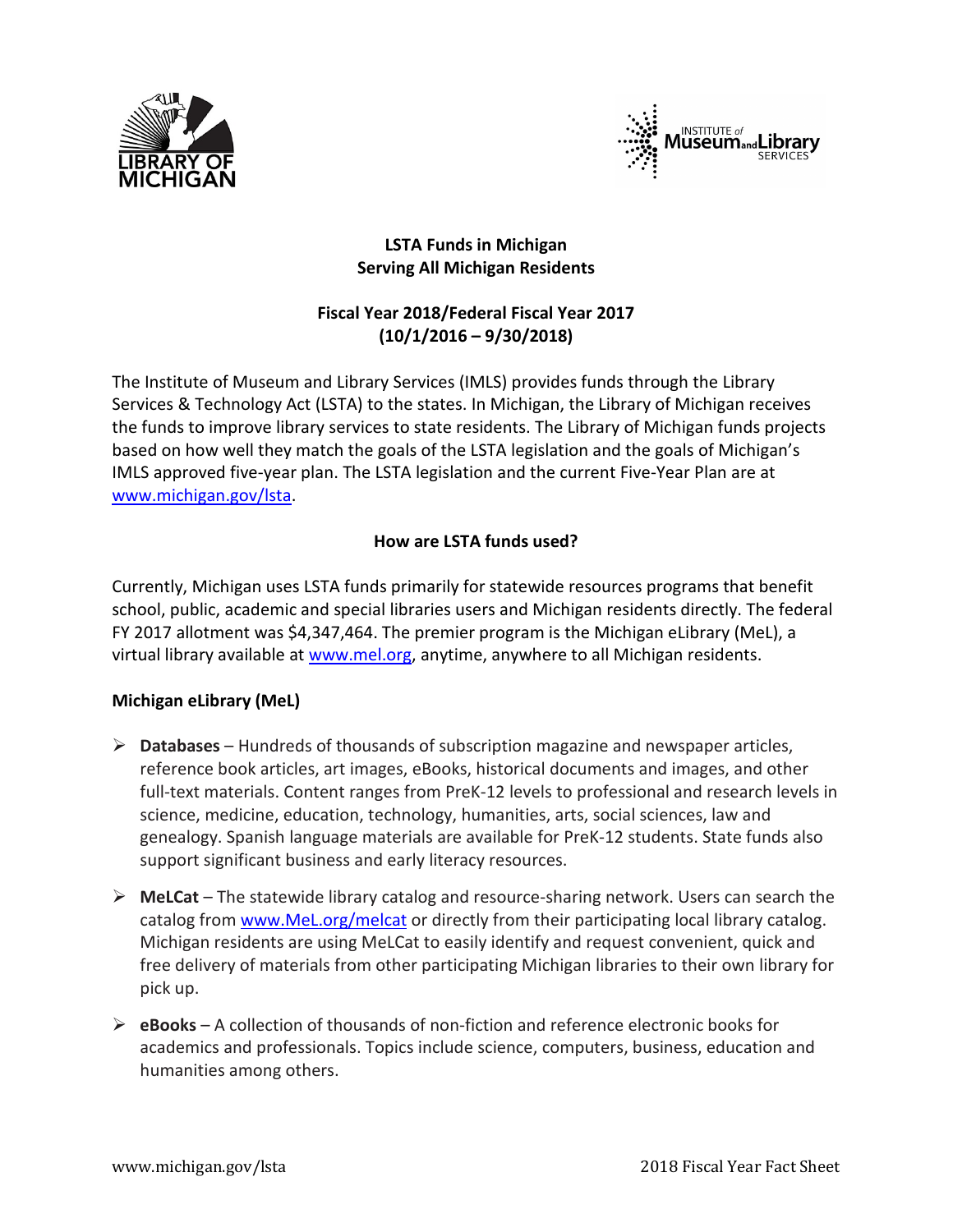**Tests, Tutorials & Workforce Development** – A comprehensive, interactive site with occupational, licensing and academic practice tests and tutorials for K-16 and job seekers, from the GED to the GRE.

### **Other Major Statewide Programs**

- **Early Literacy** High-quality, resource-filled summer reading manuals from the Collaborative Summer Library Program are provided to public libraries, saving the libraries both staff time and money. Support for the Ready to Read early literacy program also helped provide quality early literacy programming and training to children's librarians as they work with families in their communities.
- **Ploud** Michigan participates in this nation-wide collaborative to provide high quality, easy to use web sites for public libraries, giving their communities online access to statewide resources. At the end of state FY 2018, the project served over 100 small and rural communities.
- **Continuing Education for Librarians** LSTA funds sponsored Library of Michigan and partner organization conferences, workshops, webinars and online continuing education resources for librarians and trustees throughout the state, giving library staff the opportunity to learn new techniques and methods to reach underserved residents.
- **Grants** LSTA funds small summer programming grants for public libraries in the areas of technology, children & teen programs, and various forms of literacy. LSTA also funds collaborative community projects for public, academic and school libraries that focus on IMLS priorities.

### **How does Michigan receive LSTA funds?**

Congress funds the Library Services & Technology Act annually through an appropriation to the Institute of Museum and Library Services. IMLS then allocates the funds through a formula with a base amount per state plus a per capita amount. To receive LSTA funds, the State of Michigan must both match the federal funds and maintain a level of effort through state or private funds.

Matching funds may be state or private and must equal approximately 50% of the federal allotment. States must meet the matching requirement to receive the allotment.

Maintenance of effort is determined by a three-year average of state funds. These funds must be spent on libraries in a way that supports the purpose of the LSTA Act. In Michigan, that funding is primarily state aid to public libraries. If the three-year average of state aid to public libraries falls, the LSTA allotment amount falls by the same percentage.